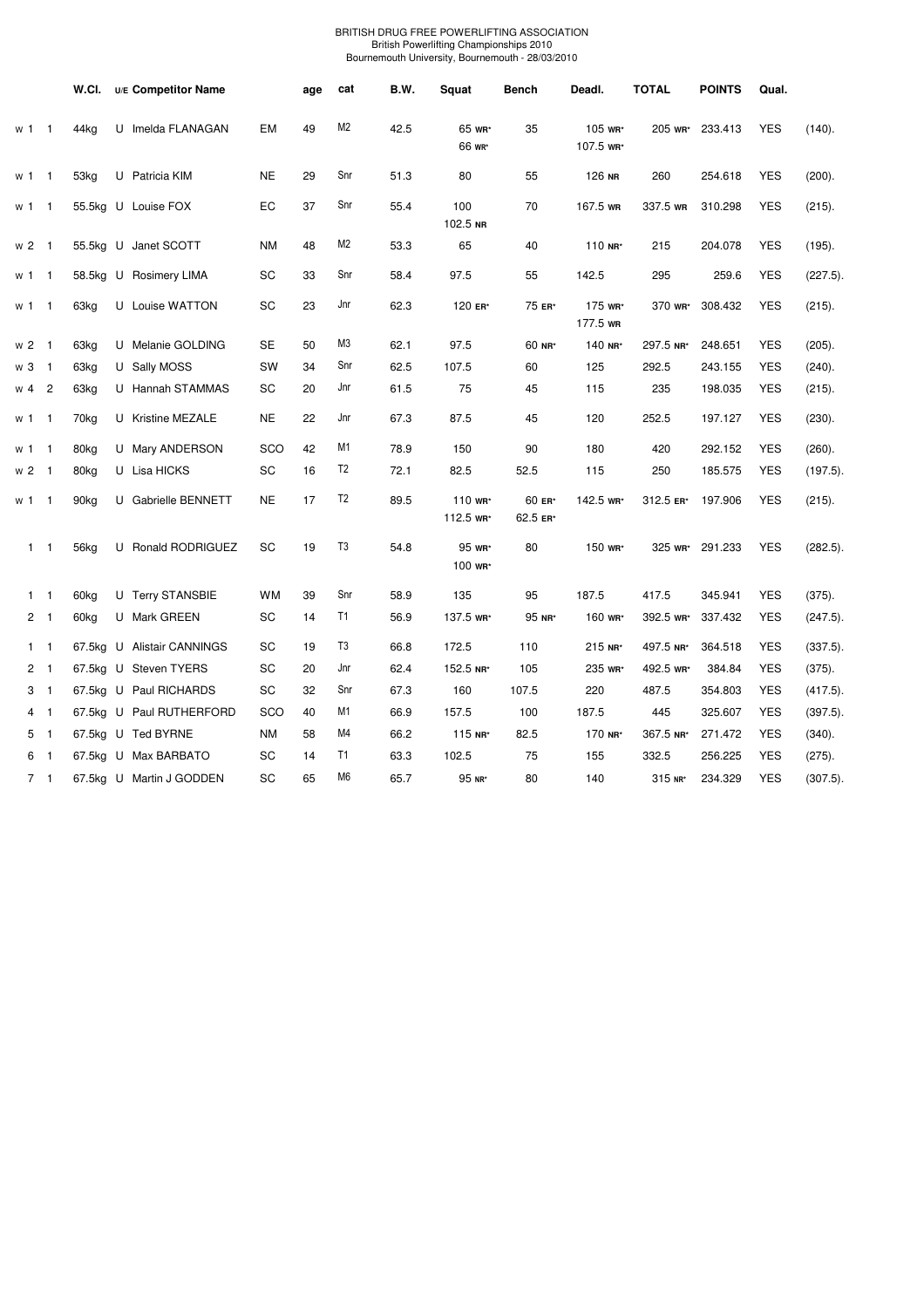## BRITISH DRUG FREE POWERLIFTING ASSOCIATION British Powerlifting Championships 2010 Bournemouth University, Bournemouth - 28/03/2010

|                 |                            | W.CI.            | U/E Competitor Name      |           | age  | cat            | B.W. | Squat                 | Bench                                 | Deadl.         | <b>TOTAL</b>          | <b>POINTS</b> | Qual.      |             |
|-----------------|----------------------------|------------------|--------------------------|-----------|------|----------------|------|-----------------------|---------------------------------------|----------------|-----------------------|---------------|------------|-------------|
|                 | $1 \quad 1/1$              | 75kg             | U Mark FLEMING           | <b>NE</b> | 26   | Snr/MPF        | 73.4 | $202$ WR <sup>t</sup> | 150                                   | 245            | 595                   | 402.22        | <b>YES</b> | $(457.5)$ . |
|                 | $2 \quad 2/2$              | 75kg             | U Oliver HARDY           | <b>WM</b> | 25   | Snr/MPF        | 75   | 170                   | 130                                   | 235            | 535                   | 355.508       | <b>YES</b> | $(457.5)$ . |
| 3               | $\overline{1}$             | 75kg             | U Terrence J MINTY       | SC        | 19   | T3             | 72.1 | 180 wr*               | 110                                   | 230 NR*        | 520 NR*               | 356.668       | <b>YES</b> | $(372.5)$ . |
| 3               | 3                          | 75kg             | U Mark WILSON            | <b>WM</b> | 24   | Snr            | 72.1 | 167.5                 | 122.5                                 | 230            | 520                   | 356.668       | <b>YES</b> | $(457.5)$ . |
| 5               | $\overline{\phantom{1}}$   | 75kg             | U Adam ELKINS            | SC        | 20   | Jnr            | 74.9 | 177.5                 | 112.5                                 | 225            | 515                   | 342.578       | <b>YES</b> | (412.5).    |
| 6               | $\overline{\phantom{0}}$ 1 | 75kg             | U Tommy MEREDITH         | SW        | 53   | M3             | 69.3 | 170                   | 117.5                                 | 200            | 487.5                 | 345.735       | <b>YES</b> | $(392.5)$ . |
| 7 <sub>1</sub>  |                            | 75kg             | U Philip MATON           | SC        | 46   | M2             | 75   | 175                   | 105                                   | 200            | 480                   | 318.96        | <b>YES</b> | (412.5).    |
| 8               | $\overline{c}$             | 75kg             | U Alex VIVIAN            | SC        | 18   | T3             | 68.1 | 160                   | 110                                   | 207.5          | 477.5                 | 343.848       | <b>YES</b> | $(372.5)$ . |
|                 | $9 \quad 4/3$              | 75kg             | U Diljeet SINGH          | <b>NE</b> | 25   | Snr/MPF        | 74.8 | 160                   | 115                                   | 197.5          | 472.5                 | 314.638       | <b>YES</b> | $(457.5)$ . |
| 10 <sub>2</sub> |                            | 75kg             | U Paul DUDLEY            | SW        | 21   | Jnr            | 73.2 | 147.5                 | 112.5                                 | 210            | 470                   | 318.378       | <b>YES</b> | (412.5).    |
| 11 <sub>5</sub> |                            | 75kg             | U Matthew HULL           | <b>SE</b> | 27   | Snr            | 73.5 | 155                   | 112.5                                 | 192.5          | 460                   | 310.592       | <b>YES</b> | $(457.5)$ . |
| 12 <sub>6</sub> |                            | 75kg             | U Joseph COOGAN          | SC        | 35   | Snr            | 74.6 | 150                   | 105                                   | 200            | 455                   | 303.622       | NO.        | $(457.5)$ . |
| 13 <sub>1</sub> |                            | 75kg             | U Lewis RIDETT           | SC        | 16   | T <sub>2</sub> | 73.1 | 135                   | 107.5                                 | 205<br>211 ER* | 447.5                 | 303.495       | <b>YES</b> | (335).      |
| 14 7            |                            | 75kg             | U Daniel HOPKINSON       | SC        | 30   | Snr            | 75   | 160                   | 105                                   | 182.5          | 447.5                 | 297.364       | NO.        | (457.5).    |
| 15 <sub>2</sub> |                            | 75kg             | U Kevin YEUNG            | SC        | 17   | T <sub>2</sub> | 72.1 | 152.5                 | 95                                    | 195            | 442.5                 | 303.511       | <b>YES</b> | (335).      |
| 16 3            |                            | 75kg             | U Mykola KURTYN          | SC        | 17   | T <sub>2</sub> | 74.4 | 135                   | 95                                    | 185            | 415                   | 277.511       | <b>YES</b> | $(335)$ .   |
| $17-1$          |                            | 75kg             | U Kai T HOLLAND          | SW        | 15   | T1             | 73.2 | 140 WR*               | 82.5                                  | 165            | 387.5 ER*             | 262.493       | <b>YES</b> | $(302.5)$ . |
| $1 \quad 1$     |                            |                  | 82.5kg U Paul MC CAFFREY | NE        | 30   | Snr            | 82.4 | 255 WR                | 142.5                                 | 250            | 647.5                 | 401.321       | <b>YES</b> | (490).      |
| 2 <sub>1</sub>  |                            |                  | 82.5kg U Craig CUTLER    | SW        | 18   | T3             | 80   | 202.5                 | 125                                   | 245 ER*        | 572.5 ER*             | 362.335       | <b>YES</b> | (395).      |
| 3               | $\overline{2}$             |                  | 82.5kg U Alex TOSH       | <b>WM</b> | 27   | Snr            | 80.9 | 175                   | 155                                   | 235            | 565                   | 354.764       | <b>YES</b> | (490).      |
| 4               | 3                          |                  | 82.5kg U Nicolas HANCOCK | SW        | 28   | Snr            | 81   | 190                   | 140                                   | 235            | 565                   | 354.425       | <b>YES</b> | (490).      |
| 5               | $\overline{4}$             |                  | 82.5kg U Russell JOLLEY  | SC        | 24   | Snr            | 81.3 | 195                   | 117.5                                 | 240            | 552.5                 | 345.699       | <b>YES</b> | (490).      |
| 6               | 5/1                        |                  | 82.5kg U Michael YULE    | SC        | 31   | Snr/MPF        | 82.5 | 165                   | $162.5 \text{ W} \text{R}^{\text{T}}$ | 225            | 552.5                 | 342.163       | <b>YES</b> | (490).      |
| $7^{\circ}$     | 6                          |                  | 82.5kg U James LEAVER    | SC        | 34   | Snr            | 81.9 | 170                   | 150                                   | 227.5          | 547.5                 | 340.764       | YES        | (490).      |
| 8 7             |                            |                  | 82.5kg U Robert CHAUNT   | SC        | 28   | Snr            | 81.5 | 180                   | 130                                   | 235            | 545                   | 340.407       | <b>YES</b> | (490).      |
| 9 <sub>1</sub>  |                            |                  | 82.5kg U Paul C GOLDING  | <b>SE</b> | 47   | M2             | 82.3 | 185                   | 112.5                                 | 210            | 507.5                 | 314.802       | <b>YES</b> | $(442.5)$ . |
| 10 <sub>8</sub> |                            |                  | 82.5kg U Matt SHORE      | <b>SE</b> | 35   | Snr            | 81.8 | 165                   | 127.5                                 | 210            | 502.5                 | 313.058       | <b>YES</b> | (490).      |
| 11 <sub>1</sub> |                            |                  | 82.5kg U Thomas MCGING   | <b>NW</b> | 21   | Jnr            | 82.1 | 175                   | 105                                   | 220            | 500                   | 310.7         | <b>YES</b> | (440).      |
| 12 <sub>1</sub> |                            |                  | 82.5kg U David J FREEMAN | <b>WM</b> | 59   | M4             | 77.8 | 140 NR*               | 95                                    | 175            | 410                   | 264.901       | <b>YES</b> | (400).      |
|                 |                            |                  | 82.5kg U Mike A DAVIES   | <b>NM</b> | $71$ | M7             | 82   | 0                     | 0                                     | 0              |                       | ---           | <b>NO</b>  | (342.5).    |
| $1 \quad 1$     |                            | 90 <sub>kg</sub> | U Andy BONNER            | SC        | 54   | M3             | 89.7 | 245                   | 152.5                                 | 277.5          | 675                   | 395.888       | <b>YES</b> | (447.5).    |
| 2 <sub>1</sub>  |                            | 90 <sub>kg</sub> | U Henry TOSH             | <b>WM</b> | 30   | Snr            | 89.6 | 210                   | 175                                   | 275            | 660                   | 387.354       | <b>YES</b> | $(520)$ .   |
|                 | $3 \quad 2/1$              | 90 <sub>kg</sub> | U Colin HARRISON         | NW        | 34   | Snr/MPF        | 89.4 | 220 WR <sup>t</sup>   | 150                                   | 275            | $645$ WR <sup>T</sup> | 379.067       | <b>YES</b> | $(520)$ .   |
| 4               | 3                          | 90 <sub>kg</sub> | U Mark LOWE              | SW        | 38   | Snr            | 88   | 222.5                 | 172.5                                 | 245            | 640                   | 379.776       | <b>YES</b> | (520).      |
| 5               | $\overline{\phantom{1}}$   | 90 <sub>kg</sub> | U Vince MINTY            | SC        | 42   | M1             | 90   | 205                   | 165                                   | 242.5          | 612.5                 | 358.496       | <b>YES</b> | $(495)$ .   |
| 6 1             |                            | 90kg             | U David MORGAN-OWEN SW   |           | 22   | Jnr            | 85.1 | 180                   | 140                                   | 252.5          | 572.5                 | 347.164       | <b>YES</b> | $(467.5)$ . |
| 7 4             |                            | 90 <sub>kg</sub> | U Stuart PELLING         | ΝM        | 28   | Snr            | 89.4 | 180                   | 152.5                                 | 232.5          | 565                   | 332.051       | <b>YES</b> | (520).      |
| 8               | $\overline{1}$             | 90 <sub>kg</sub> | U Adrian TUCKER          | <b>SE</b> | 48   | M2             | 85.9 | 200                   | 125                                   | 225            | 550                   | 331.485       | <b>YES</b> | $(470)$ .   |
| 9               | $\overline{c}$             | 90kg             | U Matthew BOLTON         | SC        | 22   | Jnr            | 87.5 | 190                   | 125                                   | 235            | 550                   | 327.58        | YES        | (467.5).    |
| 10 <sub>5</sub> |                            | 90 <sub>kg</sub> | U Sebastien LENIK        | SC        | 24   | Snr            | 89   | 170                   | 132.5                                 | 210            | 512.5                 | 302.016       | NO.        | $(520)$ .   |
| 11 <sub>3</sub> |                            | 90 <sub>kg</sub> | U Edward GLOVER          | <b>SE</b> | 20   | Jnr            | 87.2 | 170                   | 105                                   | 235            | 510                   | 304.419       | <b>YES</b> | $(467.5)$ . |
| 126             |                            | 90 <sub>kg</sub> | U James A AMOS           | SC        | 28   | Snr            | 88.1 | 175                   | 120                                   | 215            | 510                   | 302.43        | NO.        | $(520)$ .   |
| 13 <sub>1</sub> |                            | 90 <sub>kg</sub> | U Robert PALMER          | NE        | 18   | T3             | 87.4 | 185                   | 100                                   | 210            | 495                   | 295.02        | <b>YES</b> | $(420)$ .   |
| 144             |                            | 90 <sub>kg</sub> | U Robert JENNINGS        | <b>NE</b> | 20   | Jnr            | 87   | 180                   | 120                                   | 190            | 490                   | 292.922       | <b>YES</b> | (467.5).    |
| 15 <sub>1</sub> |                            | 90 <sub>kg</sub> | U Ben HURRELL            | EC        | 17   | T <sub>2</sub> | 87.3 | 145 NR*               | 110 ER*                               | 205 NR*        | 460 NR*               | 274.39        | YES        | (377.5).    |
| 16 2            |                            | 90 <sub>kg</sub> | U Andrew BRAY            | SC        | 17   | T <sub>2</sub> | 89.7 | 150 NR*               | 100                                   | 200 NR*        | 450                   | 263.925       | YES        | (377.5).    |
| 17 <sub>2</sub> |                            | 90 <sub>kg</sub> | U Ricky EVANS            | SC        | 18   | T3             | 88   | 145                   | 97.5                                  | 190            | 432.5                 | 256.646       | <b>YES</b> | $(420)$ .   |
|                 | $\cdots$                   | 90kg             | U Edward VAN NIEKERK SC  |           | 54   | M3             | 88.8 | 0                     | 0                                     | 0              | --- --                | ---           | NO.        | (447.5).    |